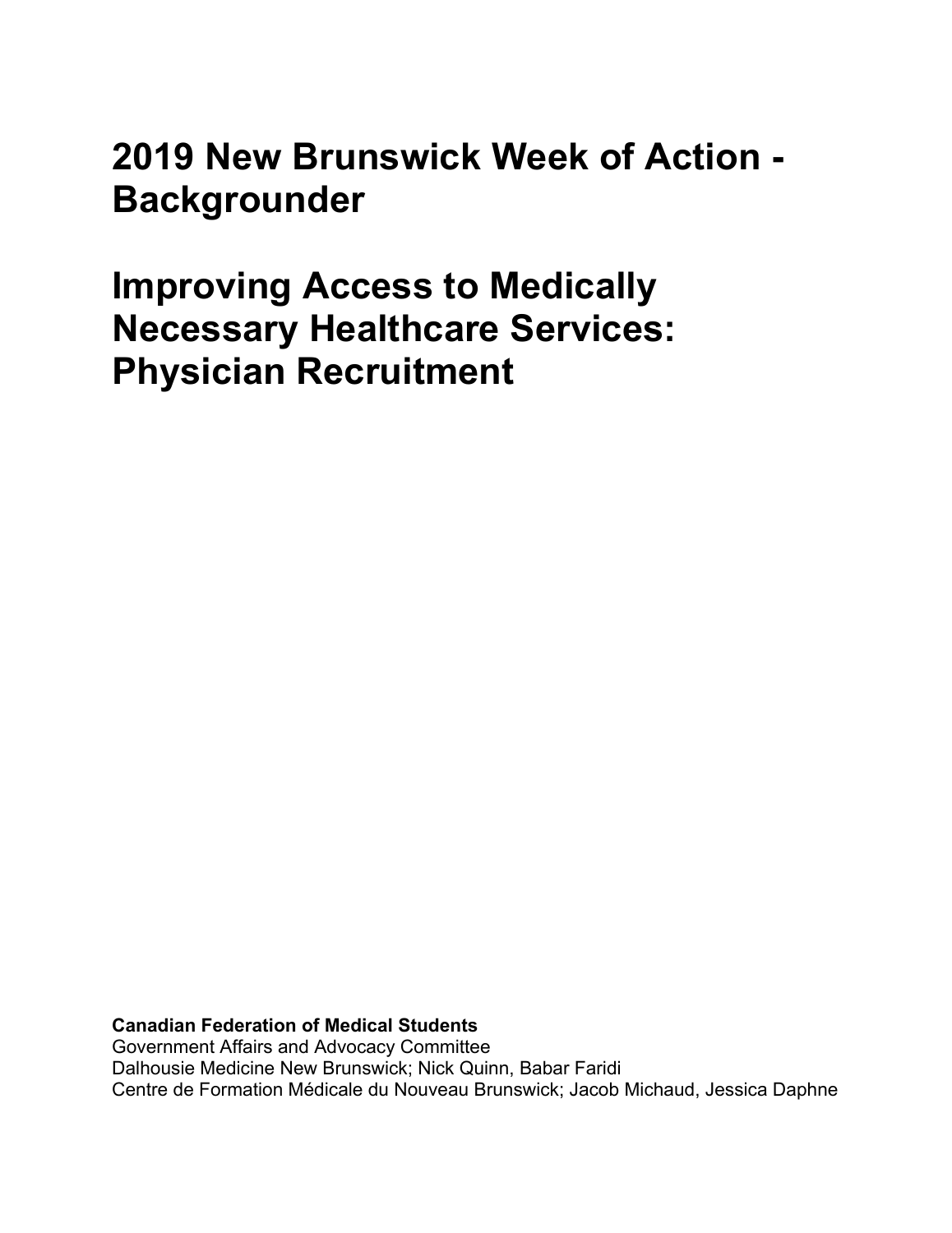# INTRODUCTION

As of November 2018, there were 89 physician vacancies in New Brunswick, of those unfiled physician positions, 34 were family physicians, and 55 were specialists. While the national average wait time from the point of a referral from a general practitioner to receipt of medically necessary services is 19.8 weeks (averaged across 12 specialties), it is 45.1 weeks in New Brunswick, making it the longest wait time across Canada. We're also one of the sickest provinces in the country, with at least 60% of New Brunswickers having at least one chronic disease, yet there are roughly 50,000 individuals in the province without a family doctor. We're also one of the highest users of heath care services across the country attributed to our old age – 19.5% of the New Brunswick population is above the age of 65 and caring for the elderly requires about 5 times as many resources as younger people. Improving physician recruitment and retention is a critical first step to addressing some of the equity concerns many New Brunswickers have towards accessing medically necessary health care services.

The research document will summarize the current landscape for physician recruitment in New Brunswick, including the process, stakeholders, strengths and challenges, and finally review some potential solutions towards improving access to physicians in New **Brunswick** 

### CURRENT NEW BRUNSWICK LANDSCAPE

Resource planning for any industry involves understanding supply and demand. In healthcare, the "demand" is patients who require access to medically necessary services, and the "supply" is physicians' services. Matching the supply and demand will ensure effective and efficient use of resources, and also ensures individuals have proper access to medically necessary services. In New Brunswick, one of the methods we try to understand the demand for such services is through the Patient Connect. Patient Connect is a registry of New Brunswick patients who either currently do not have a family doctor and are on a waitlist to be accepted into a family physician's practice or are seeking a new family doctor. Several years ago, when it was formed, Patient Connect amalgamated multiple data sets across health authorities, and hospitals, and so the registry has many duplicates and is not updated to properly reflect individuals who have since received a family doctor. When it was formed, the government put a call out to New Brunswickers to call and register on this wait list when it was formed. Although this was a positive step forward, it has been suggested that many people did not receive this communication (GNB website, radio, newspapers, etc), and so the number of people on the waitlist grossly underestimates the actual number of individuals who need a family doctor. When a family physician starts a new practice or is accepting new patients, the physician is able to contact GNB, who is responsible for the list, to get contact information and reach out and welcome them into their practice. It is currently estimated that there are between 20,000 – 30,000 people waiting for a family doctor on the Patient Connect registry. A new family physician generally takes on 1,000 new patients, and so there is roughly a shortage of 20-30 family physicians, without accounting for the underestimation of the demand. Patient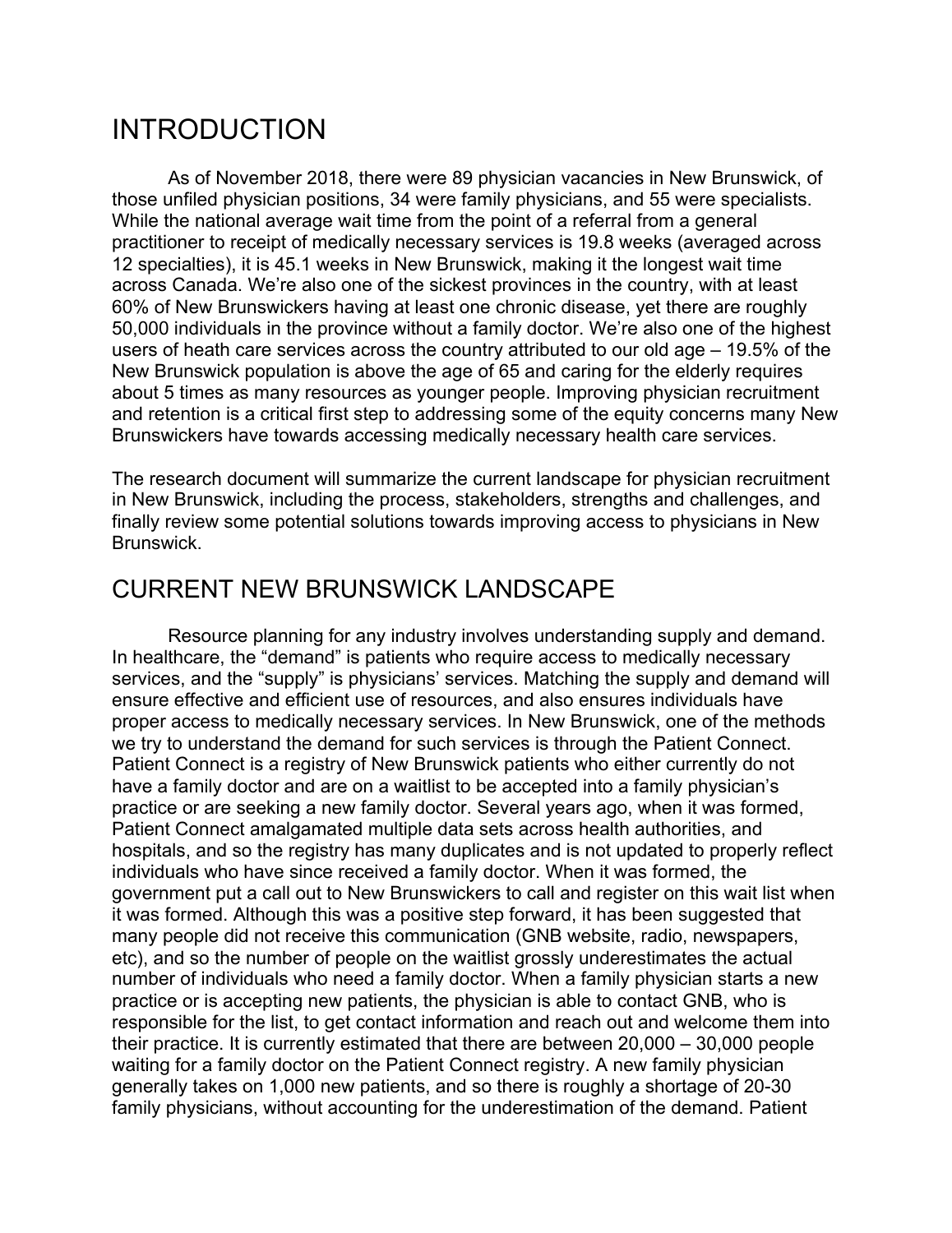Connect has been criticized for its lack of accuracy and poor management, but recent reports suggest improvements have been made.

#### The Players in Recruitment:

Both Regional Health Authorities (RHA) as well as the Department of Health (DH) previously had independent and separate physician recruitment strategies and advertising platforms. This situation created a process where a prospective physician would need to contact many different hospitals or RHAs to seek out job opportunities resulting in confusion and frustration amongst candidates. Concerns for the coordination and accuracy of information provided to prospective candidates was the primary driver for the creation of a recruitment partnership between the RHAs and the NBMS in 2015, which also lead to a Provincial Recruitment Workplan intended to support the strategy of the tri-partite group of the Physician Recruitment committee (NBMS, RHA, Province). Another response to this failure in organization was the creation of the NB Health Jobs website by the DH for prospective physicians as a central location to display physician job opportunities. Unfortunately, this has been received with mixed reviews. The new NB Health Jobs website has provided a central location for physician jobs in New Brunswick and provides consistent descriptions and communications, however it is maintained by the DH and the RHAs have little influence on its management. The DH has also recently employed regional Recruitment Officers – three for Horizon and one for Vitalite – to lead physician recruiting in each health authority, as well as liaise between NBMS, and the various stakeholders. The hiring by the government of regional Recruitment Officers was a critical development in the physician recruitment landscape of NB. Family Medicine NB has created its own physician recruitment strategy based on a needs-assessment. This is done through the Physician Stewardship group of FMNB.

NBMS along with the government-employed Recruiting Officer also meet with medical students at both DMNB and CFMNB to communicate opportunities to medical students, to establish a relationship with students, and begin the recruitment process early. NBMS and MD Financial Services also meets with medical students to provide workshops for practice management, personal financing and practicing in New Brunswick. There are currently 70 Family Medicine, 9 internal medicine, and 6 emergency medicine residents in New Brunswick. Research has demonstrated that physicians often end up practicing where they do their residency. To foster that relationship and encourage residents to set up practice in NB, the NBMS provides a practice management training program for residents interested in Family medicine in the province. Similarly, the provincial Recruitment Officers establish contact with residents and make efforts to foster a positive relationship and to provide information about job opportunities for when the residency program is completed.

#### The Process:

### **Family Physicians:**

Most physicians in NB are recruited on a fee-for-service model which incentivizes long work hours, and often places little value on work life balance and inter-professional teams. However, Family Medicine NB has adopted new funding models that uses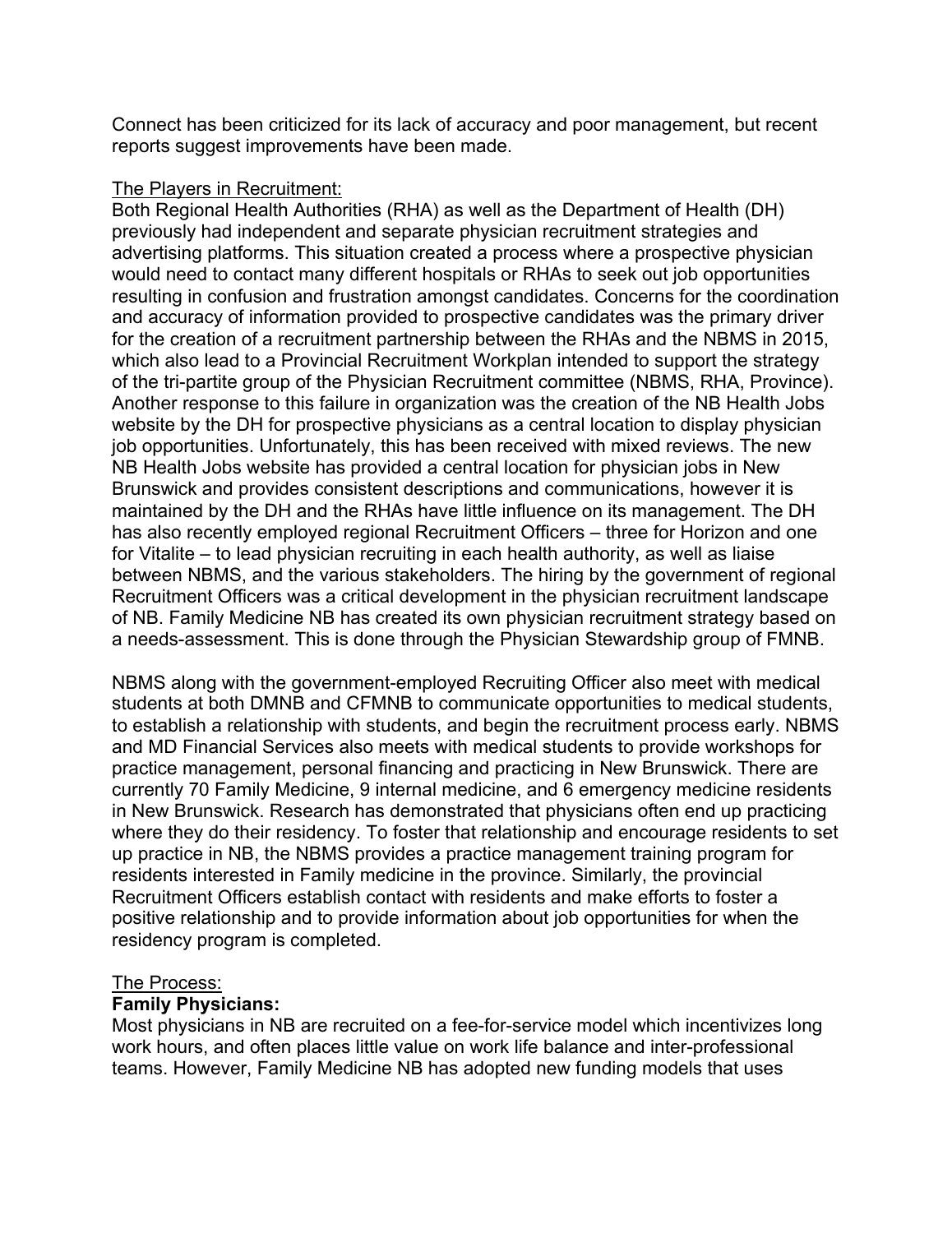alternate funding models (combination of fee-for-service and capitation) which can be more attractive to incoming family physicians.

RHAs and FMNB are jointly responsible for the interview of family physician candidates along with local physicians and a leader from the FMNB group. The responsibility of the selection and agreement of the candidate lies with the medical leadership of the RHA (Medical director and Chief of staff) and the FMNB group. After the candidate is selected, an offer from FMNB, the RHA, and the DH is issued to formalize the process and to provide a billing number.

After the hiring is complete, a clinical onboarding and community orientation process is completed to ensure satisfaction and retention of the new physician. For family doctors, FMNB will provide most of the components of this process.

When a prospective physician is considering a practice opportunity, they complete a site visit, which a critical time for applicants to develop an attitude towards the opportunity. This process is often facilitated by the provincial recruitment officers. RHA recruitment officers engage local community organizations, develop an itinerary, seek out spousal employment opportunities, and engage other interest of the applicant. It is crucial that other physicians in the region are part of the site visit to ensure the prospective applicant feels welcome.

When a non-FMNB family physician is preparing for retirement, because of their liability for patient records, it is often the responsibility of the outgoing family physician to recruit a new family doctor to take over their patients and be the new custodian of the patient records. If a replacement is not found, then the patients are without a family doctor and are placed on the Patient Connect registry. The outgoing family physician is the obligated to maintain patient records for the next ten years, or until they obtain a new family physician, so as to respond to requests or consultations from other healthcare providers.

### **Specialists:**

It is the responsibility of the RHA for the selection of a candidate along with their medical director, and the Chief of Staff. Often, hospital departments will engage in their own recruitment of physicians as it is in their best interest to support other department members for vacation, call obligations, on floor services, etc. The NBMS has recommended that the RHAs be responsible for the interview of the candidates and that this process be standardized across medical zones and health authorities. The DH is not involved in the selection process, but rather is involved in providing a billing number for the incoming candidate. Unlike family physicians and their liability for patient records, many in-hospital physicians are not under pressure to find a replacement to be the new custodian of patient files, and so the responsibility of replacing an outgoing specialist lies on the RHA and Recruitment Officer, unless hospital departments decide to become involved.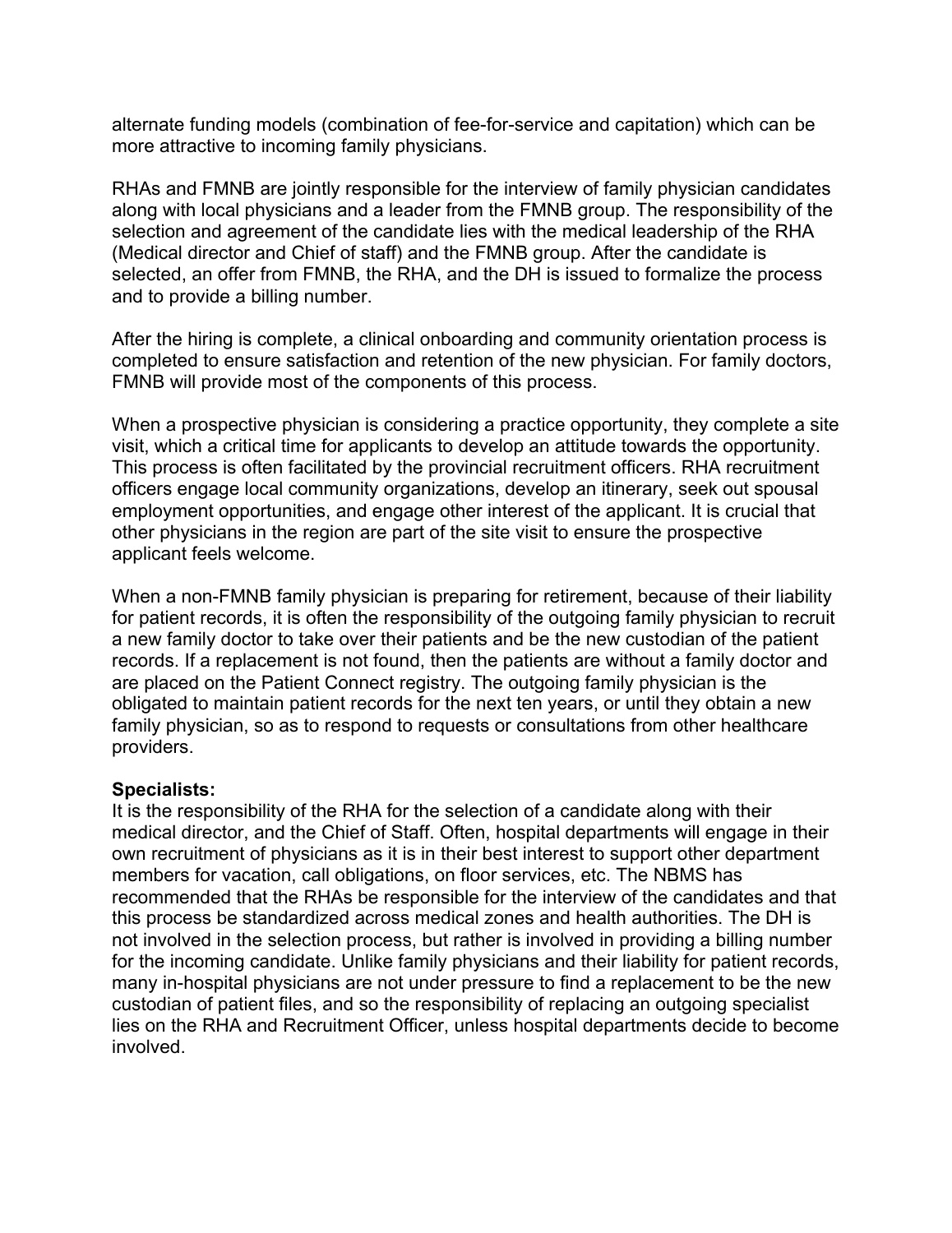After physicians have been hired, there is an onboarding and orientation process, which is crucial to ensure the RHA retains the physicians and for physician satisfaction.

If physicians are not recruited directly for a staff position, many new physicians come here to complete a locum. The locum is an opportunity for recruiting to take place, as well as for a prospective applicant to get a better understanding of the opportunities here and to develop a positive impression.

It takes 12-18 months to recruit a family physician, according the Health Force Ontario. Physician recruitment is driven both by the unfilled position currently affecting the health care system, but also by physicians that will be retiring in the near future. RHA and DH have very little role in the retirement planning on physicians. NBMS collects information on physicians ages for each specialty who are above 65 in each region. NBMS is also responsible for helping interested physicians start the official retirement process. When a family physician retires, it is often unreasonable for a new family physicians to take on the entirety of the outgoing physician's roster, and he/she would have developed expertise and efficiencies over the years to manage such a large number (~2000) that a new physician's skill set might not be able to meet just yet. Despite retiring physicians gradually reducing their volume of care provided, they still maintain a billing number, and presently, there is no flexibility in sharing the billing number. For example, if a retiring physician would like to reduce his or her volume by 50%, or only perform OR assist responsibilities, he or she would still be utilizing an entire billing number, for which there are a limited number

### **Incentives to Practice in NB:**

#### Bursaries for Medical Residents

The Bursaries for Medical Residents Program provides bursaries of \$20,000 to family medicine residents who meet the eligibility criteria and establish a community-based practice as well as to medical residents in designated specialties. Medical residents who are in their last two years of residency and agree to sign a mandatory two-year returnof-service agreement to New Brunswick are eligible to receive a bursary of \$20,000. Selected residents are required to establish a full-time community-based practice within 6 months of receiving the bursary or completing their residency training.1

### Location Grant for Physician and Grant for Specialists in Designated Fields

The Location Grant for Physician and Grant for Specialists in Designated Fields Program provide grants of \$20,000 to Family Practitioners who meet the eligibility criteria and establish a community-based practice as well as to Specialists in designated fields. Family Practitioners and Specialists in designated fields who agree to sign a mandatory two-year return-of-service agreement to New Brunswick are eligible to receive a grant of \$20,000.1

### Physician Business Grants

The Physician Business Grant program provides new family physicians establishing a full-time fee-for-service, community-based practice, a grant of \$15,000. The Physician Business Grant is intended to help new family physicians with the cost of establishing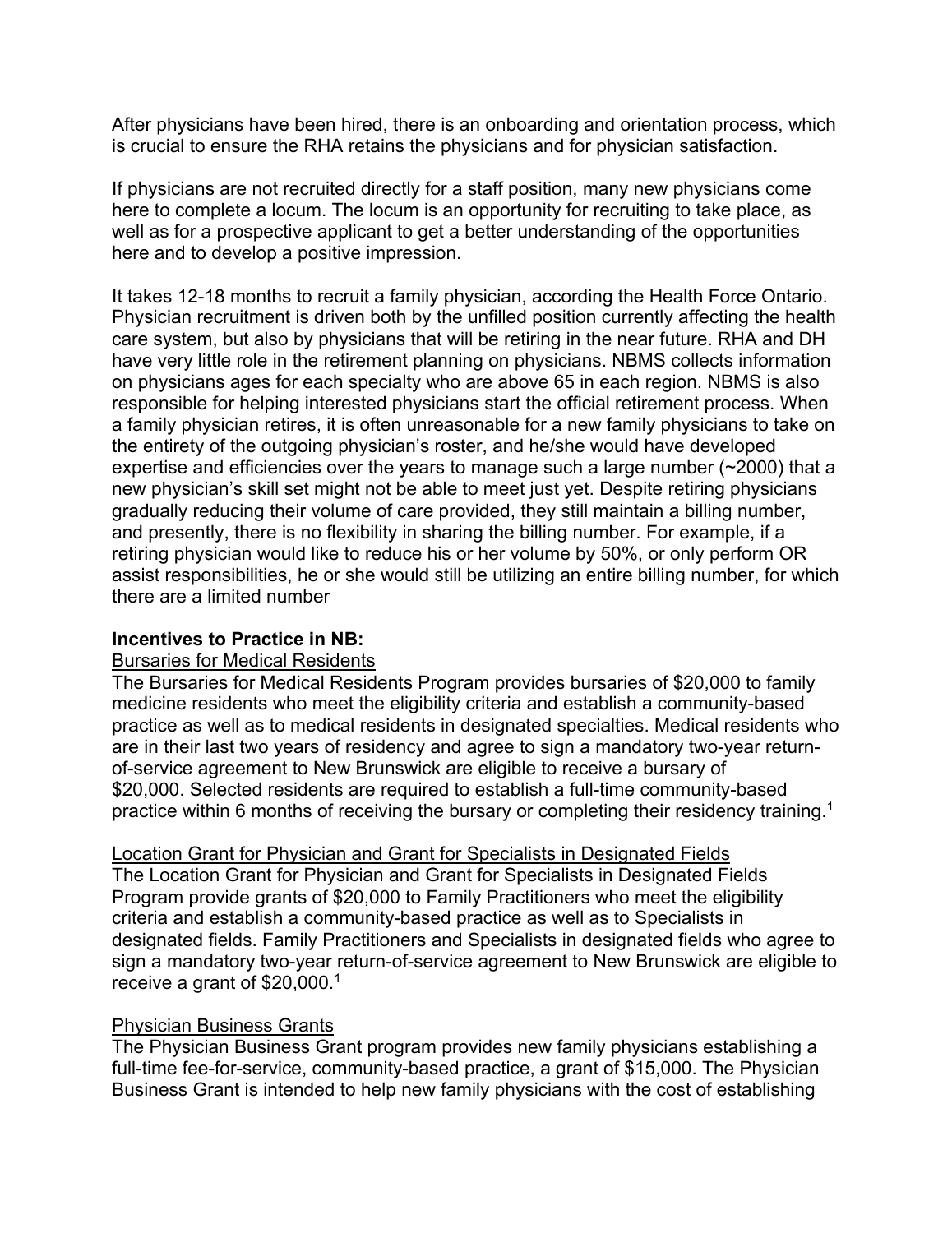their practice, particularly with the implementation of an Electronic Medical Record System, in accordance with the Primary Health Care Framework for New Brunswick. Recipients of the Business grant are required to practice in the province for 1 year. Physicians who have previously practiced in New Brunswick must have moved out-of-province permanently for a minimum of one year before being considered for a Business grant. However, physicians are not eligible to receive the Business grant more than once during their career even if they have moved out of the province for one year or more. Selected physicians are required to establish a full time, fee-for-service community-based practice within 6 months of receiving the grant. <sup>1</sup>

Family Medicine New Brunswick (FMNB) Guaranteed Minimum Remuneration The FMNB Model aims to improve patient access, increase collaboration between physicians using technology, and create a better work-life balance for physicians. For the first year a new physician joins the program they will receive a guaranteed minimum remuneration of \$195,000.

#### Recruitment Sites Visits and Relocation Allowance

Physicians who are invited for a recruitment site visit will be eligible for travel reimbursement costs by the regional health authority, in accordance with existing policies in the province. Newly recruited physicians may also be eligible for reimbursement of relocation costs of up to \$8,000.

#### Fee-for-Service Retention Fund

Under the fee-for service retention fund, fee-for-service physicians accumulate shares for each year of service within the province of New Brunswick. A fee-for-service physician who has worked in New Brunswick for a minimum of 15 years is eligible to receive a lump-sum payment on the basis of accumulated shares. Shares are determined by practice location and payment is made once their Medicare billing number has been surrendered.

#### NB Summer Observership Program

The province supports a Summer Observership Program for NB medical students, wherein students are paid an hourly wage to job shadow physicians in the province. This program is designed to expose medical students to the scope of medical practice in NB.

#### NB Medical Education Foundation Inc. Bursaries

The NB Med Ed Foundation offers bursaries to students planning on returning to NB. The Scholarships come with a 1 year return of service for every \$10,000 awarded. Most scholarships are funded by municipalities, GNB, local & provincial companies, and many more.4 Mike Murphy, also mentions the importance of access to physicians in a company's decision on whether or not it will chose to establish a branch in a certain location.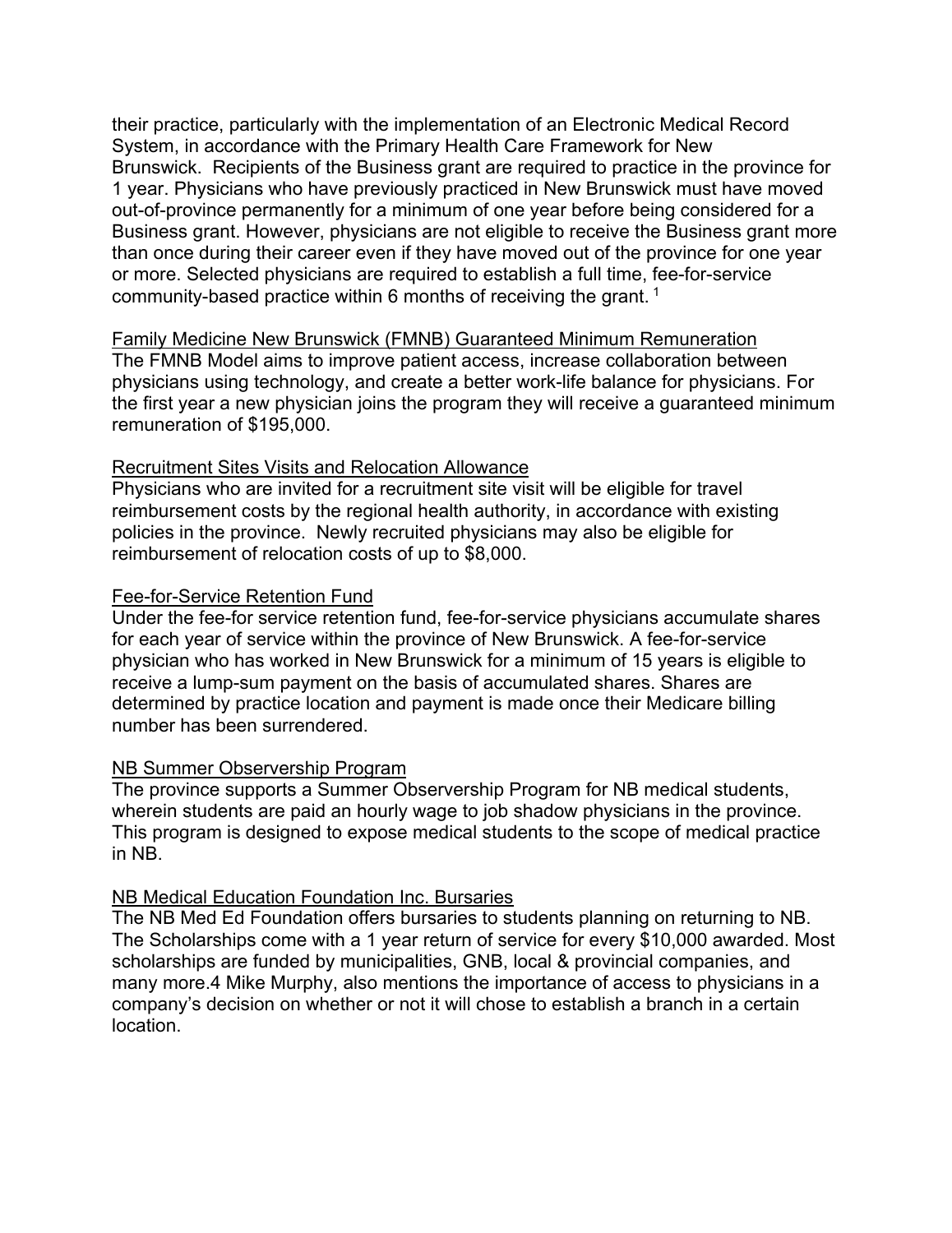# WHAT'S CURRENTLY WORKING WELL?

In the news, September 2017: The New Brunswick Medical Society said the government's net gain of eight doctors in Saint John is a step in the right direction but more needs to be done for the chronic problem of physician recruitment and retention in the province. Since September 2014, 52 physicians have been hired in the Saint John region. That includes 21 general practitioners and 31 specialists. Overall, 44 doctors have left since that time.

General strengths for current physician recruitment approach:

- Learners claim that there is good representation of recruiters at student events (Submission for physician recruitment 2015)
- Having medical schools in the province is a positive step towards physician recruitment
- The NB preceptorship program has been cited as influencing students to practice in the province
- Return of service grants have been deemed positive
- Family Medicine New Brunswick is a new model of family medicine that aims to improve patient access, increase collaboration between physicians using technology, and create a better work-life balance for physicians. For the first year a new physician joins the program they will receive a guaranteed minimum remuneration of \$195,000. For more information on the Family Medicine New Brunswick program, please contact the New Brunswick Medical Society.
- One can sign up to be made aware of vacancies in the province, based on speciality, and area
- Historical Recruitment Approach:
	- Annual visits to students and residents
		- Targeted messaging
		- Inform about medical landscape (physician forecast)
	- Partnerships with NBMS, municipalities and community groups
		- NB Medical Education Trust

# WHAT'S NOT WORKING WELL?

When physicians come to complete a locum in NB, they are often not targeted sufficiently as means for recruitment. The department of health and regional recruitment officers could engage with locums more deliberately and provide communications such as practice opportunities.

Out of the available family physician job opportunities in NB, none of them are located in Moncton. However, 46 family medicine residents are based out of Moncton. There is a disconnect between where the residents are located, and the attempts for recruitment. Recruiters from other regions are not actively recruiting residents from the Moncton program.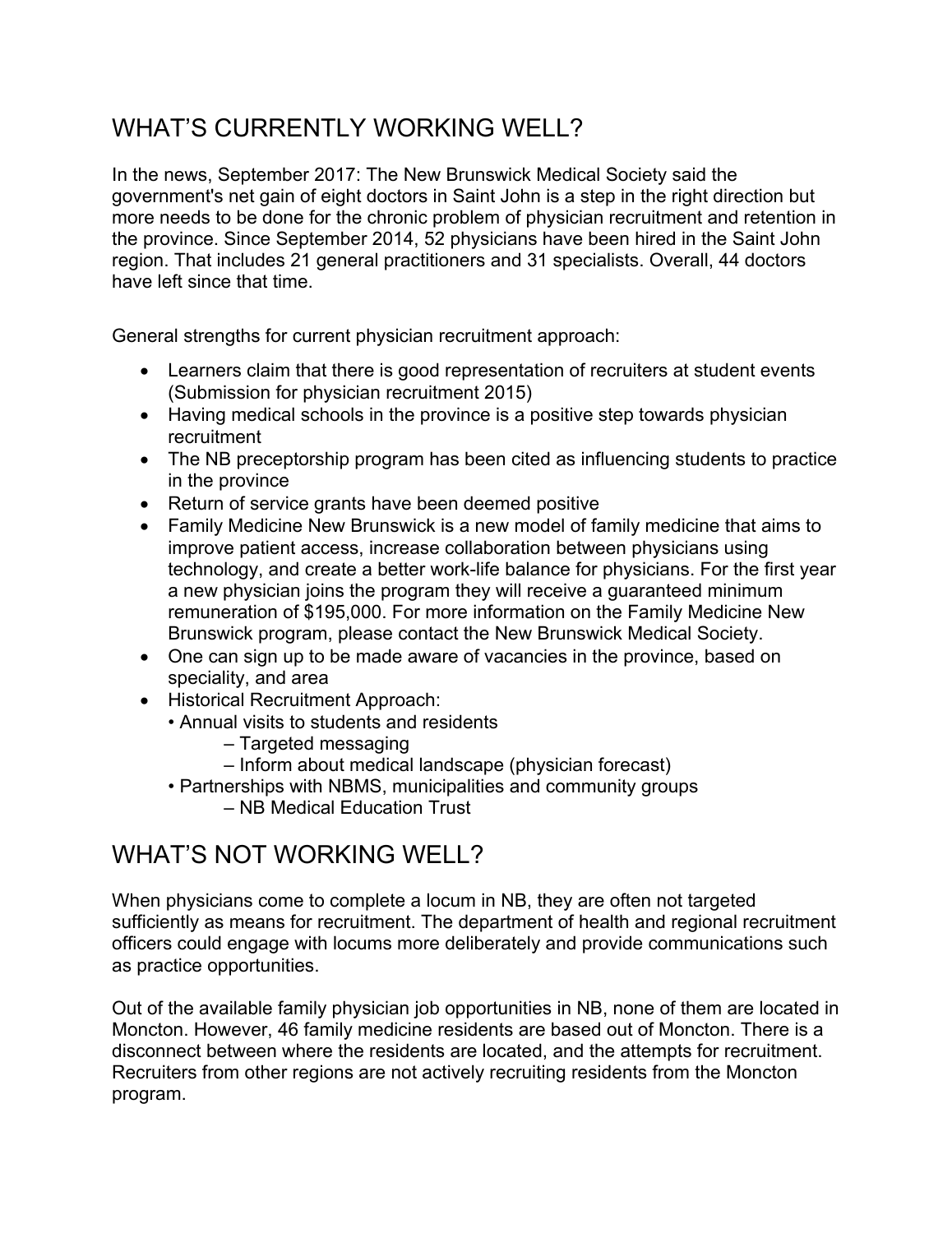Retiring physicians often have a larger roster than a new physician is capable of initially managing. When one physician retires, it is often not accounted for the efficiencies that the retiring physicians would have made over the years and that the new physician will not be able to attain. A better understanding of physician capacities is warranted and should be considered in the health care needs assessment. Sometimes, a retiring physician's roster might need to be replaced with two physicians.

A 'high health care needs population' results in physicians being able to treat fewer patients due to patients' co-morbidities and diverse needs, thus resulting in smaller practice sizes. When planning to replace retiring physicians with new physicians, it is important to examine the demographic factors present in the area.

The current understanding of physicians' retirement date is completely absent. Presently, there is no collection system or database for when physicians plan to retire. It is difficult to understand when physicians will retire.

The current approach of recruitment through the use of government employed Recruitment Officers was a step in the right direction however it has not been effective at meeting the needs of a growing number of physician vacancies. There is a disconnect in the communication between Recruitment Officers and the RHAs, and NBMS. Similarly, the NB Health Jobs website has been poorly managed under the government and does not cater to the unique needs of the RHAs. The DH does not have the same insight and experience as individuals working for the RHAs as to what a more effective recruitment website might look like.

#### Billing Numbers

A physician needs to obtain a billing number before they are able to receive any type of remuneration from Medicare. A billing number consists of a five (5) digit number. The billing number allows practitioners to bill New Brunswick Medicare for medically required services provided to patients.

New Brunswick is the only province in Canada which still uses this billing number system.

To obtain a billing number from New Brunswick Medicare, the practitioner must<sup>1</sup>:

- Be licensed by the College of Physicians and Surgeons of New Brunswick;
- Have been granted privileges with a Regional Health Authority; and
- Have completed and returned the Medicare Practitioner Registration Form to New Brunswick Medicare.

Restricting billing numbers has been used to influence the supply of physicians in order to create more equitable access to practitioners across the province. However this continues to be a contentious issue between professional associations and government.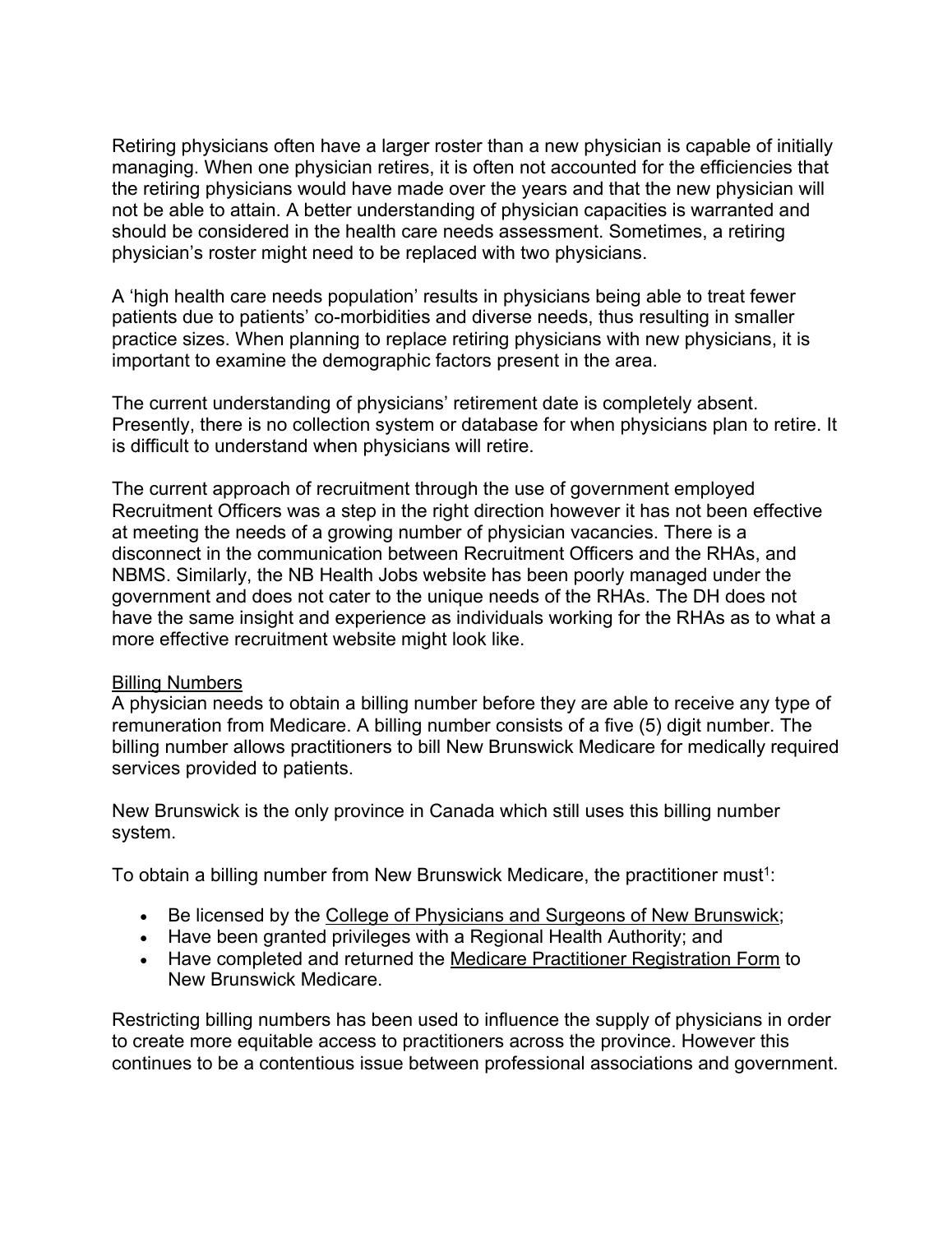The New Brunswick Medical Society (NBMS) maintains that the billing number system is not functioning as required and has left thousands of patients in urban areas without access to a physician. Furthermore, the billing number system may provide challenges for physician recruitment. Restricting billing numbers is looked upon negatively by physicians and makes New Brunswick appear closed for many prospective physicians. In 2018, Dr. Serge Melanson, the president of the NBMS stated: "We hear pretty consistently from prospective candidates looking to set up in the province that they were really hesitant to consider New Brunswick specifically because of this restrictive billingnumber system."

Another issue is that, since each number represents a single doctor, physicians approaching retirement who decide to shift to part-time work retain their numbers and the province's department of health doesn't always generate new ones to fill the gap.

The current Conservative provincial government has committed to eliminating billing numbers but has yet to announce when the system will be phased out and what it will be replaced by.

Anisimowicz et al recently surveyed a cohort of graduated residents from Dalhousie University family medicine sites in New Brunswick and found that: "Difficulties encountered when attempting to acquire a billing number were articulated by a number of physicians, both among those who stayed and those who left, highlighting an area for process improvement that may facilitate retention."

# EVIDENCE FOR PHYSICIAN RECRUITMENT STRATEGIES

Current evidence regarding physician recruitment have examined findings in three different broad categories: effectiveness of current recruitment strategies, factors associated with increased physician recruitment/retention, and factors associated with decreased physician recruitment/retention.

Giberson et al discussed the effectiveness of current recruitment strategies in NB based on the available literature. A major recruitment strategy employed by the NB government is provision of financial incentives to medical residents and physicians, based on mandatory return-of-service contract. Given the high cost of attending medical school rising, these financial incentives can be appealing to a debt-burdened student. While these programs work well in the short term, proof of their long-term effectiveness is lacking. One study of Newfoundland's return-of-service program showed 72% of physicians with agreements fulfilled their obligation. A study by Sempowski found that return of service agreements were not successful for the long-term retention of rural family physicians. Another strategy employed by the government was to open regional medical campuses in NB. A study found that the longer students were exposed to working in NB during their medical training, the more likely they were to be practicing in the province at the time of the study. Family doctors who spent time in their home province of NB in all four years of undergraduate medical training were 9.3 times more likely to practice in NB compared to their counterparts who had no expose to NB during medical school.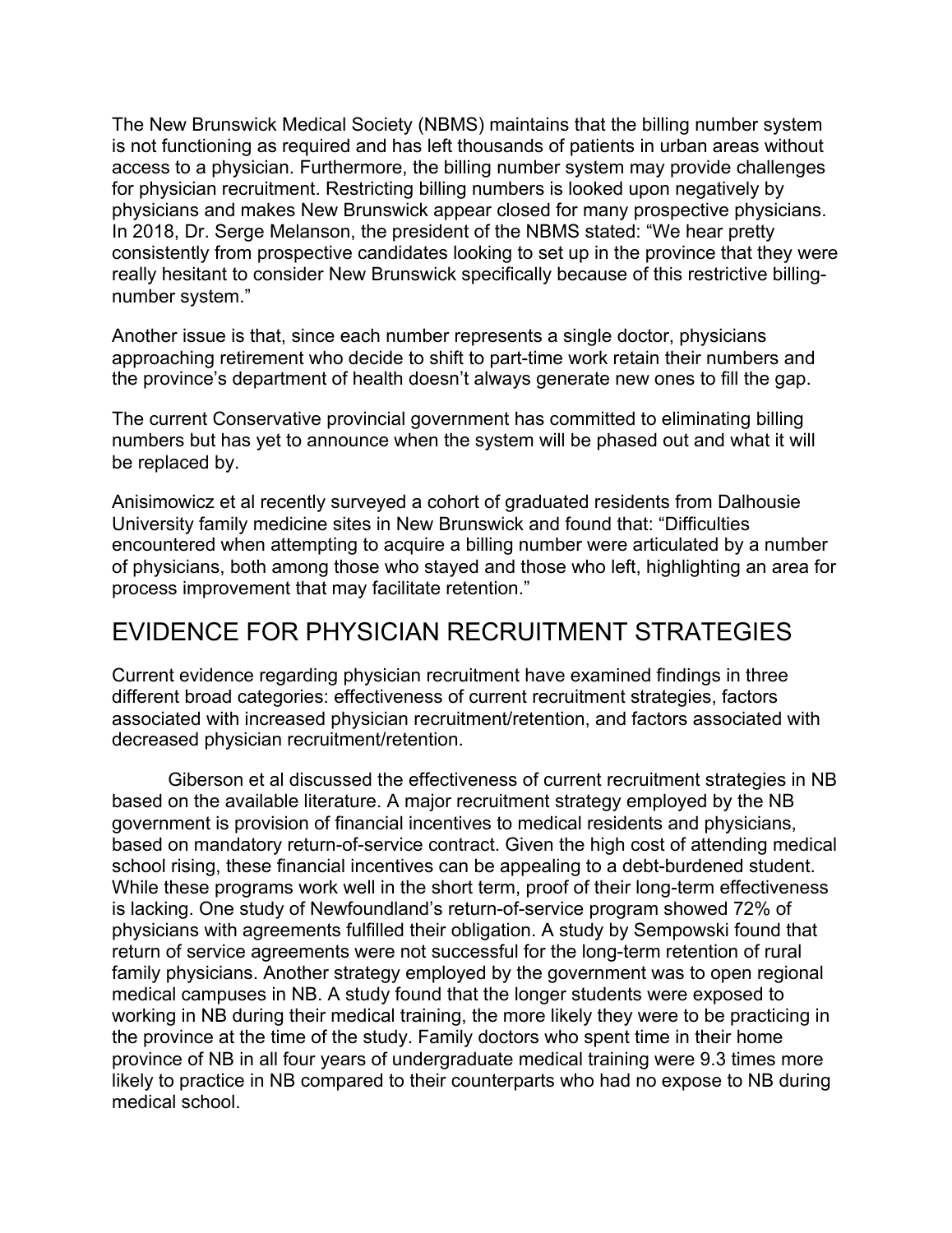Factors associated with increased physician recruitment/retention were studied, both from the perspectives of medical students and physicians. A survey of 158 NB medical students found that job availability of the respondent's desired specialty in NB was ranked most important 22% of the time. The second most important factor was spouse/significant other's ability to work in NB with 15% of respondents ranking it was the number one factor affecting their decision making. Desire to have a rural practice, opportunities to do research in NB, and attending medical school in NB were most often ranked last. In their final regression model, factors predictive of an expressed desire to practice in NB included being female, living in NB prior to medical school, attending medical school at Université de Sherbrooke, participation in the NB Summer Observership Program, and a desire to practice family medicine. In a qualitative study done in Quebec, physicians were interviewed regarding recruitment factors as well as retention factors. Recruitment factors identified by participants were the following: type of practice, spousal interest, opportunity for teaching, training in a region, workforce planning, and quality of life. When asked about type of practice, participants qualified the practice in the region as collegial, well organized, and a good work environment. They also indicated that the practice was stimulating, large in scope, and team-based. They found that cases were more diversified and more complex, that the practice was broader, more humane, and patient-centered. Also, some mentioned that the workload was not too heavy. All participants confirmed their access to the necessary material and resources for their practice; in other words, they did not feel they had fewer resources than in other hospitals. When asked about spousal interest, spousal employment, opportunity to study, or attractiveness of the region were stated as important recruitment factors for participant spouses. Regarding opportunity for teaching, several participants expressed that the possibility of teaching in the RMC was an important motivator in choosing the region. Participants declared that teaching permitted them to keep their knowledge up to date, that it was stimulating, and that it gave meaning to their practice. When asked about training in a region as recruitment factor, several participants explained that experiencing one or more rotations in the region during their medical training led them to discover life and medical practice in the region. When asked about workforce planning, some participants identified the role of workforce planning by government as a recruitment factor. One participant was obligated to practice in the region, and one came because of the availability of positions. Regarding quality of life, some participants considered quality of life as an important factor in their recruitment. However, it was not a determining factor for participants. They noted that the region was good for outdoor activities, access to services (health, education, entertainment), and had a good overall quality of life. In addition to recruitment factors, positive retention factors were also identified and included family, quality of life, quality of the work environment, and involvement with the regional medical school campuses. Familyrelated reasons were associated with the integration of family members in the region, notably the integration of children in their school, and the integration of a spouse in the community. The proximity of family was also an important retention factor for participants. With regards to regional medical campus influence on their professional lives, physicians in the study reported that they liked to teach, transmit their knowledge, and see the students learn. Physicians said they were staying in the region because they felt commitment to the campus, and they had the opportunity to teach.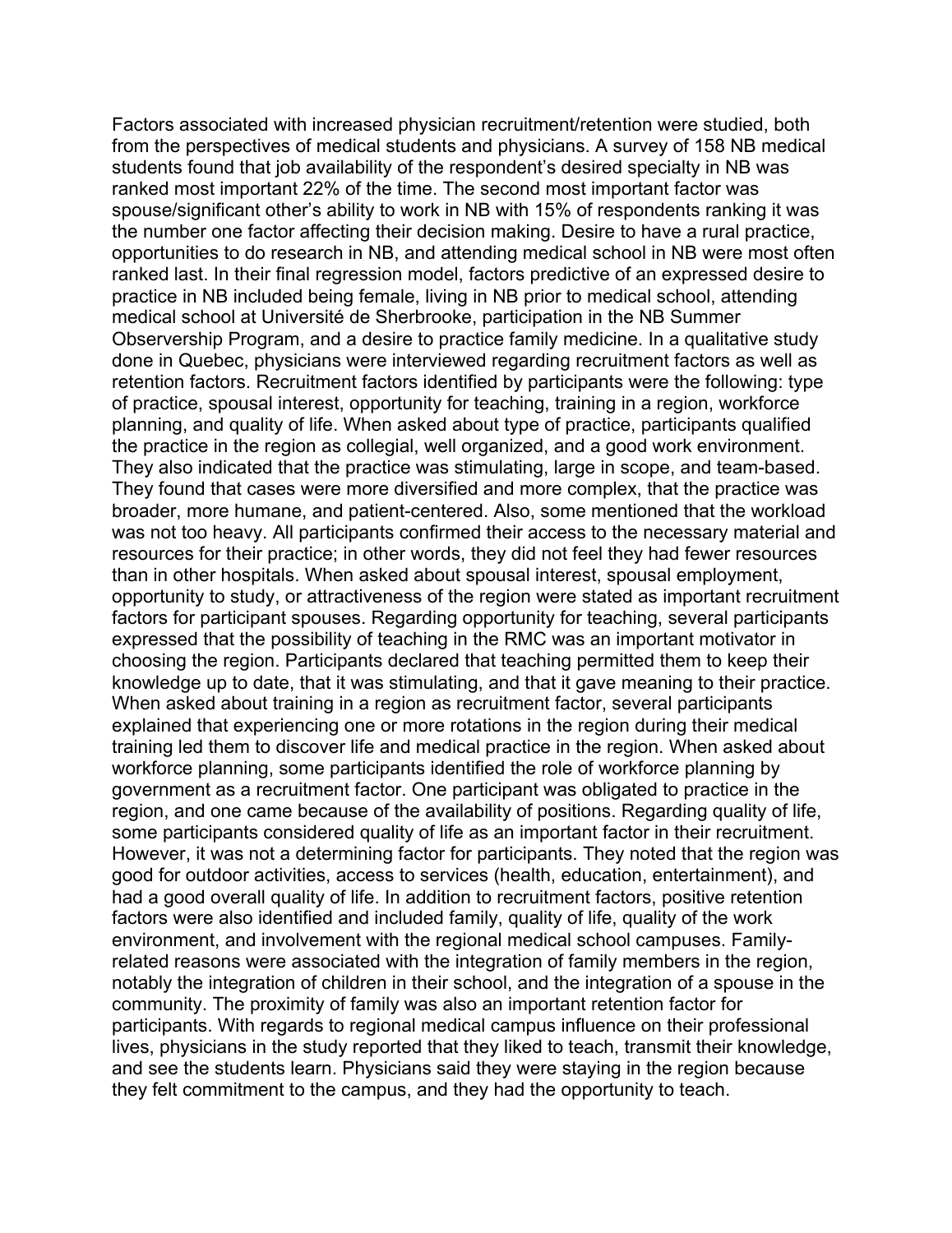Factors associated with decreased physician recruitment/retention were also explored by studies. Potential negative retention factors were also related to family and the work environment from the Quebec study. Physicians said they would leave the region if their spouse lost their job or was unable to find one, if they separated from their current partner or found a partner who did not live in the region. The second theme involved the work environment. Participants said they would leave the region if there were major changes to their medical practice. Furthermore, a literature review of USA and Canadian studies regarding rural physician recruitment identified three main reasons for a rural physician practice's unpopularity: lifestyle; medical practice; and competitive issues. Lifestyle is prevalent because physicians are concerned about residing in a community that has limited social activities. There may be a perception that rural-practice staff have limited outlets to culture, social and shopping activities. Also, school systems are thought to be sub-par compared to urban arrangements. Medical practice includes longer hours and more demanding on-call schedules compared to urban colleagues. There were concerns that medical care can be more challenging without specialist help.

# POTENTIAL SOLUTIONS:

**Patient Connect** – engage in a more proactive awareness campaign to have NB patients register with the Patient Connect website to better understand how many New Brunswickers are without a family physician and put a system in place that ensures Patient Connect is up to date. Promote enrollment. Avoid emergency visits.

**Alternate funding models** for physicians outside of Family Medicine NB that would encourage work life balance and inter-professional teams.

The first step in physician recruitment is to have a solid understanding of the current and future needs of physicians for each specialty and region.

**Physician Resource Planning Tool** recommended by NBMS would include the following:

- Population needs and changes, as tracked by Statistics Canada;
- Health system changes, such as facility or infrastructure changes;
- Changing demographics of physicians, such as the age, hours worked, and recruitment
- success to a particular area;
- Current vacancies in the province, by zone and town;
- Predicted retirements, using real-time data and age of physicians;
- Fee-for-service billing trends, if applicable;
- Number of patients on the Patient Connect list; and
- Other factors as deemed relevant by the Provincial Recruitment Committee.

Although it is difficult to understand when physicians retire, the Department of health has billing information of physicians and is capable of doing analyses of these data to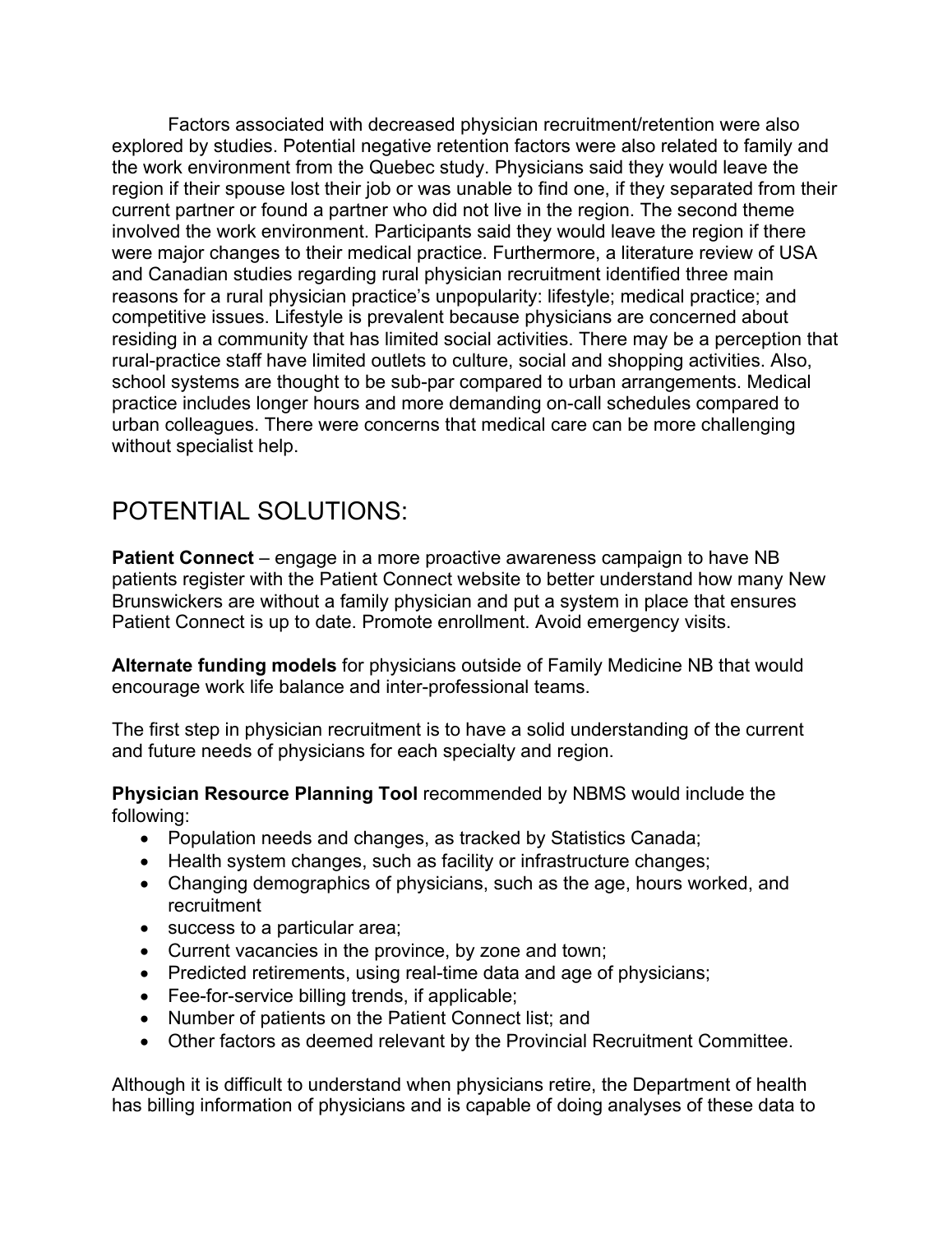identify pattern of physicians who are approaching retirement (e.g. no longer engaging in OR time, reducing their frequency of billings). Combined with a physician's age, and survey physicians as appropriate, the department of health would be able to conduct analyses to better predict the future needs for physicians and being the recruitment process in a timely manner. For example, most family physicians retire within 35-40 years after completing medical school. Other strategies suggest beginning to recruit for a position once the physician is above the age of 65. NBMS produces statistical information regarding the proportion of physician specialties for which individuals are above the age of 65, for which they have indicated they are willing to share with the department of health for the purpose of planning physician recruitment.

After physicians retire, they are often adamant about continuing to practice. It would be beneficial to the health care system if retiring physicians were able to maintain the billing number to assist with primary care in clinics, as well as provide services as OR assists.

#### Solutions - In the News:

Saskatchewan: Doctor recruitment agency to merge with Sask. health authority The government says Saskatchewan currently has about 900 more doctors than it did 10 years ago, with physician retention rates up nearly 20 per cent — in large part due to recruitment services such as Health Careers in Sask and Saskdocs websites.

• SaskDocs was created to help with physician recruitment and retention, especially in rural and remote areas.

NS: Doctors of NS are calling for 6 major changes for recruitment and retention

- Pay physicians competitively
- Introduce a new blended payment model (similar to in NB)
- Invest in succession planning- Transition into Practice/Transition out of Practice (TIP/TOP) model for all specialties. In this model, new-to-practice physicians are paired with retiring physicians; the physicians overlap in the same practice for a set period of time, as one prepares to retire and the other gradually assumes the duties of a full practice.

### NOSM- Making it Work Framework

• At NOSM, several measures are in place to support physician recruitment and retention: encouraging high school students from rural and remote communities to see a career in health care as an opportunity that's available to them; an admissions process that favours applicants from Northern Ontario and reflects the population distribution of the region; a distinctive Distributed Community Engaged Learning model that places students in communities so they focus on responding to the health needs of the population; involving rural generalist faculty members as principal clinical teachers and role models; and having a rural and remote First Nations stream in our family medicine residency program.

Prince Edward Island: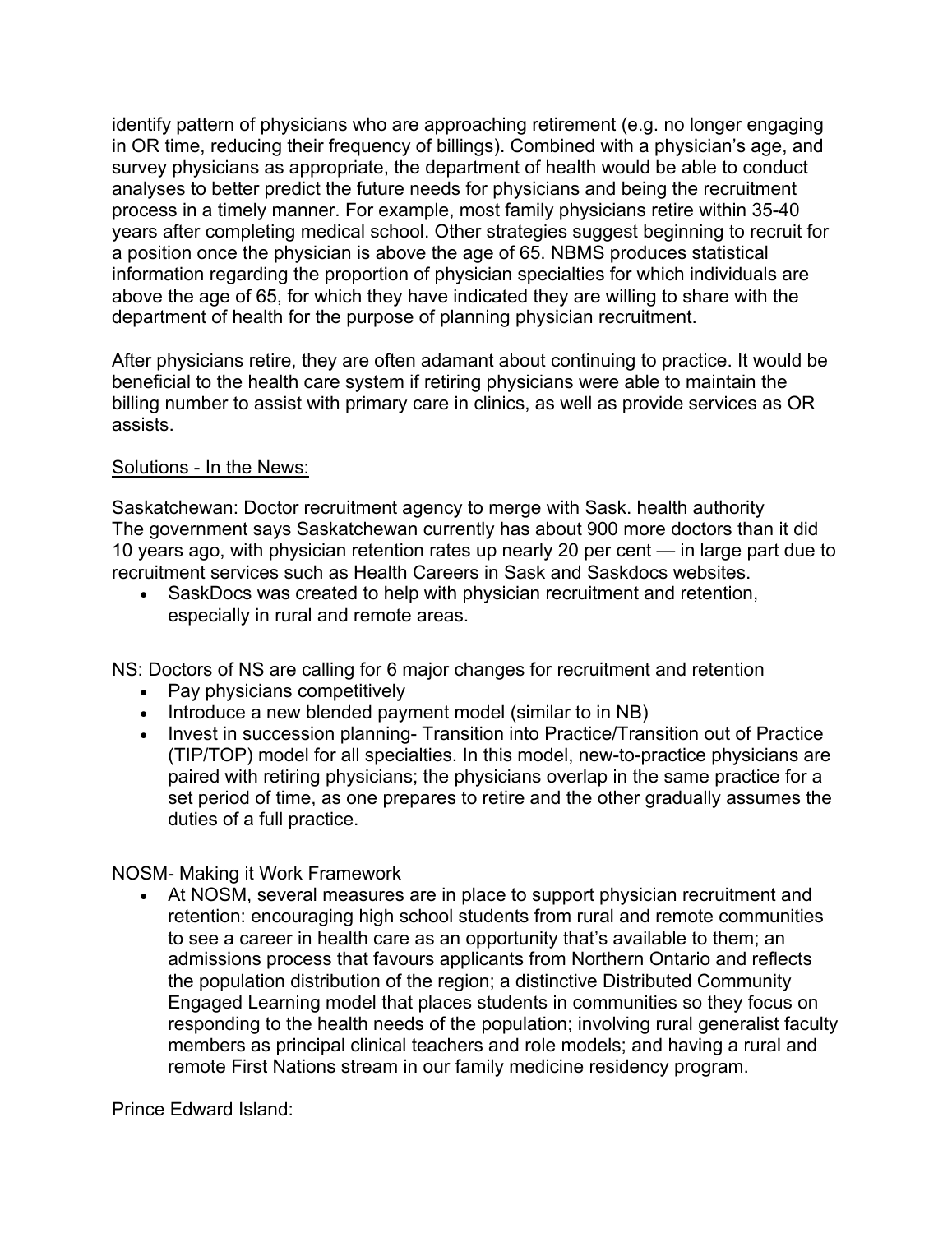• Experience suggests that physicians who have grown up in rural communities are more likely to return to and remain there than those who have lived most of their lives in urban environments. This doesn't apply as much to immigrating international physicians who are seduced by economic opportunity and understand that spending time in rural Canada is the price they must pay to qualify for a permanent license, usually before moving on to a more urban setting. Unfortunately, most medical schools in Canada are located in larger cities, and most of the medical students' role models are urban physicians. Attempts to establish medical schools in more isolated areas have met with mixed success.

# THE ASKS:

- 1. Commit to revaluation of the physician recruitment process. As such, consider outsourcing recruitment to either NBMS or to a third-party professional organization, including the transfer of the physician recruitment website (nbhealthjobs.com) from Government to the RHAs or NBMS.
- 2. Commit to the renewal and/or reform of the Timely Completion Benefit as a means to attract new graduates to practice in the province by including a stipulation in the qualification criteria for the applicant to file taxes in New **Brunswick**
- 3. Implement physician billing number reform that will support more effective transition to retirement and resource planning.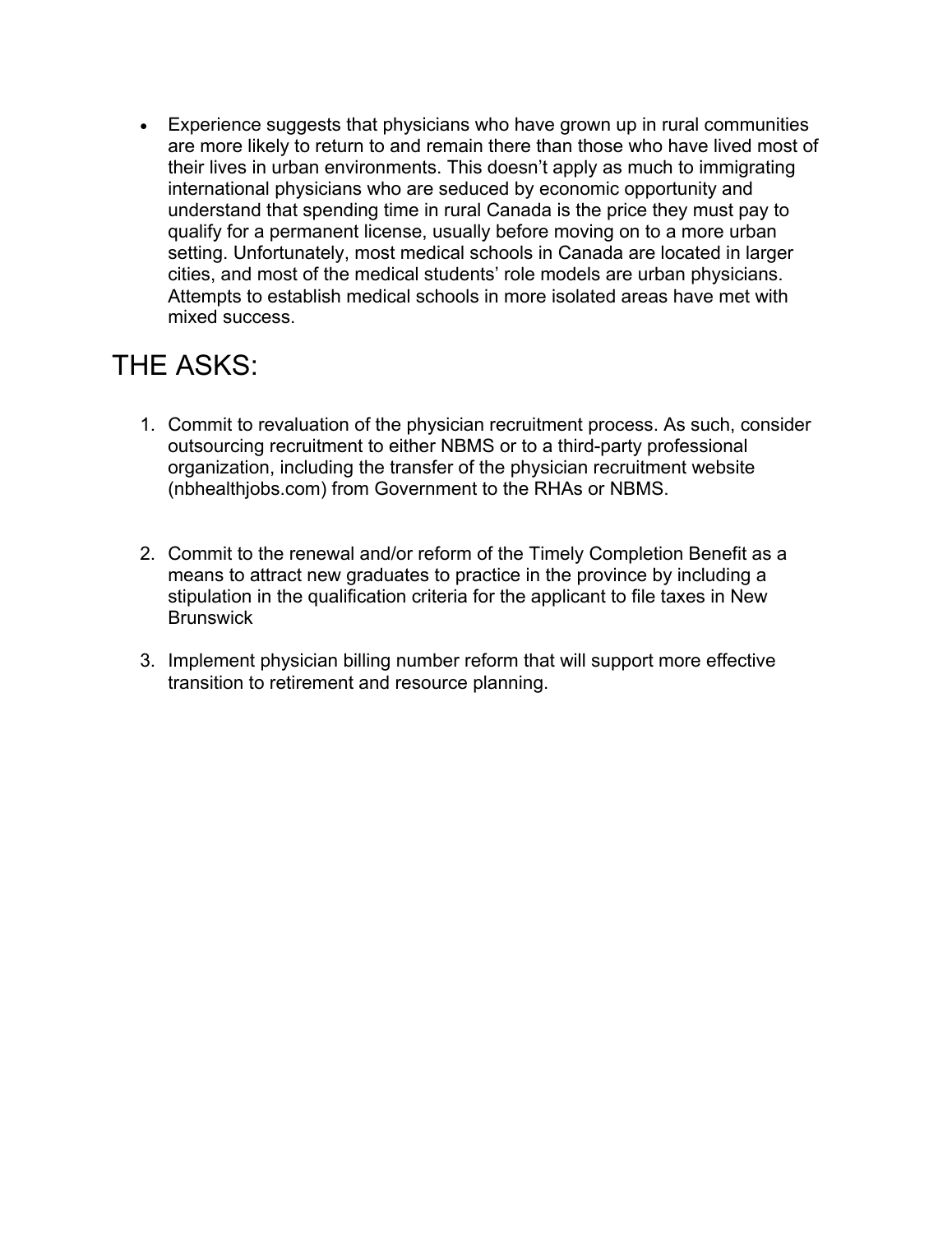#### References:

Government of New Brunswick, C. (2018, October 01). Recruitment & Retention Incentives.

Giberson M, Murray J, Percy E. Physician recruitment and retention in New Brunswick: a medical student perspective. *Can Med Educ J*. 2016;7(2):e25–e31. Published 2016 Oct 18.

Mathews M, Heath SL, Neufeld SM, Samarasena A. Evaluation of physician return-forservice agreements in Newfoundland and Labrador. *Healthc Policy*. 2013;8(3):42–56.

Sempowski IP. Effectiveness of financial incentives in exchange for rural and underserviced area return-of-service commitments: systematic review of the literature. *Can J Rural Med.* 2004;9(2):82–8.

Landry M, Schofield A, Brodage R, Belanger M. Improving the recruitment and retention of doctors by training medical students locally. *Med Educ*. 2011;45(11):1121–9.

Levesque M, Hatcher S, Savard D, Kamyap RV, Jean P, Larouche C. Physician perceptions of recruitment and retention factors in an area with a regional medical campus. *Can Med Educ J*. 2018;9(1):e74–e83. Published 2018 Mar 27.

Lee, D. M., & Nichols, T. (2014). Physician recruitment and retention in rural and underserved areas. *International Journal of Health Care Quality Assurance.* 2014;*27*(7), 642-652.

Government of New Brunswick. Recruitment & Retention Incentives. [Accessed Mar 31, 2019].

Consultation with Mike Murphy, NBMEF Executive Director

New Brunswick Medical Education Foundation Inc.[Accessed Apr 11] https://www.nbmeded.ca/sponsors

https://www.gnb.ca/0394/prw/RegistrationRequirements-e.asp

https://www.nbms.nb.ca/assets/Care-First/NBMSPolicyENG.pdf

https://doctorsns.com/sites/default/files/2018-04/RestrictedBillingNumbersPosition.pdf

https://cmajnews.com/2018/11/29/new-brunswick-seeks-better-system-for-physicianrecruitment-to-rural-areas-cmaj-109-5693/

http://assets.nationbuilder.com/themes/5c0557884445ea68e09706d8/attachments/original/1552 955332/pcnb\_platform\_2018\_en.pdf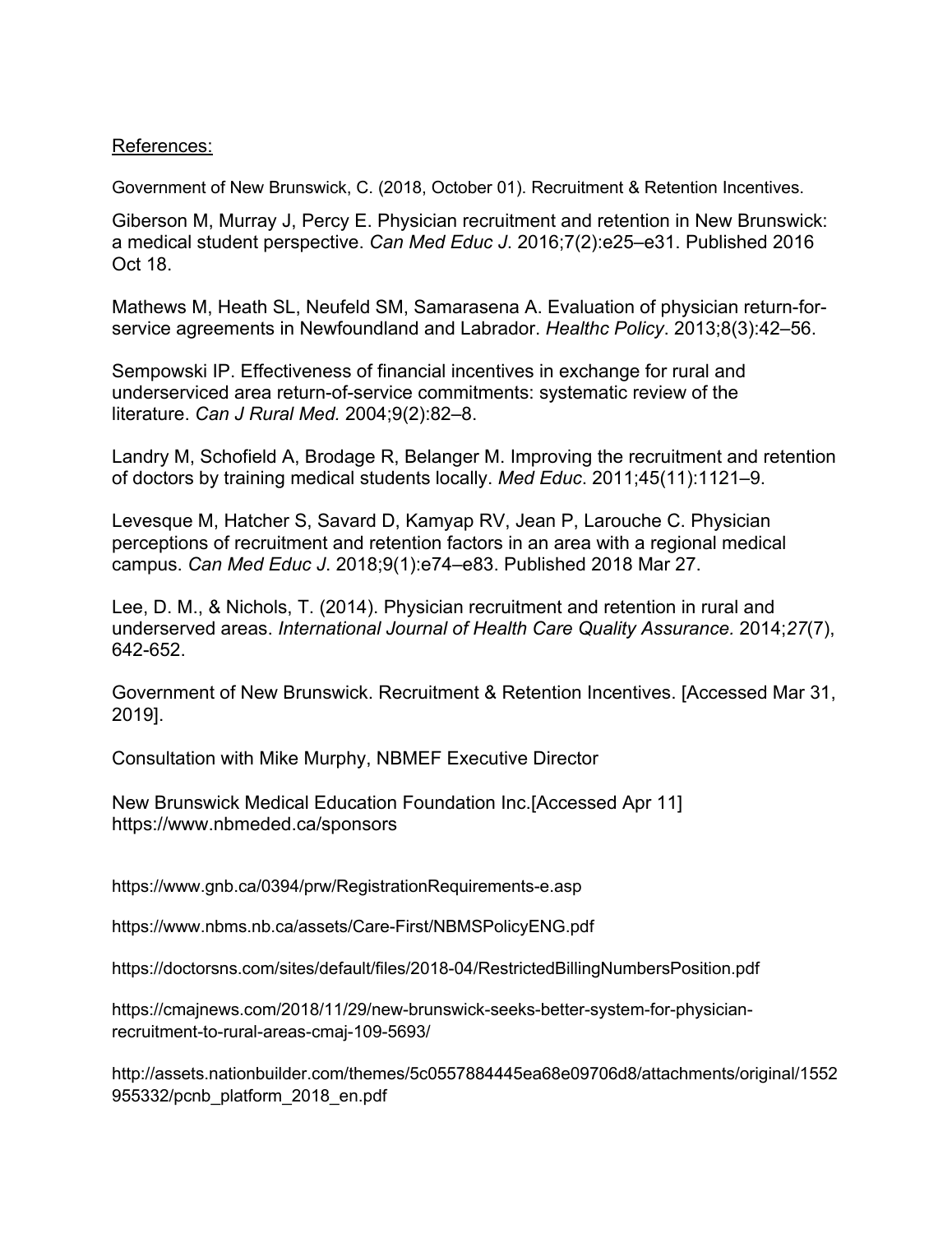Anisimowicz, Yvonne, et al. "Factors Influencing Family Medicine Resident Retention and Newly Graduated Physicians' First Practice Location." Journal of New Brunswick Studies/Revue d'études sur le Nouveau-Brunswick 8 (2017).

https://www.cbc.ca/news/canada/new-brunswick/nb-doctors-hired-but-more-needs-tobe-done-1.4299331

https://www.theguardian.pe.ca/opinion/editorials/opinion-physician-recruitment-and-retentionchallenges-286295/

Consultation with Dr John Dornan, Chief of Staff, HorizonNB

Consultation with Anthony Knight, Chief Executive Officer, New Brunswick Medical Society

Consultation with Dr Jennifer Cloutier, department of Anesthesiology, Saint John Regional Hospital

Facing four-year wait for hip surgery, N.B. woman headed to court. Michael MacDonald. CTV News, April 2019. Canadian Press.

We are All This Together – An Aging Strategy for New Brunswick. Government of New Brunswick, 2017 https://www2.gnb.ca/content/dam/gnb/Departments/sdds/pdf/Seniors/AnAgingStrategyForNB.pdf

Finding a Family Doctor, Patient information. New Brunswick Medical Society, 2017 https://www.nbms.nb.ca/patient-information/finding-a-family-doctor/

Waiting Your Turn, Wait times for Health Care in Canada, 2018 Report. Fraser Institute. Bacchus Barura, David Jacques, 2018. https://www.fraserinstitute.org/sites/default/files/waiting-your-turn-2018.pdf

Submission for the Physician Recruitment Strategy, Spring 2015. New Brunswick Medical Society.

Family Medicine New Brunswick Roles and Responsibilities, July 2016. New Brunswick Medical Society.